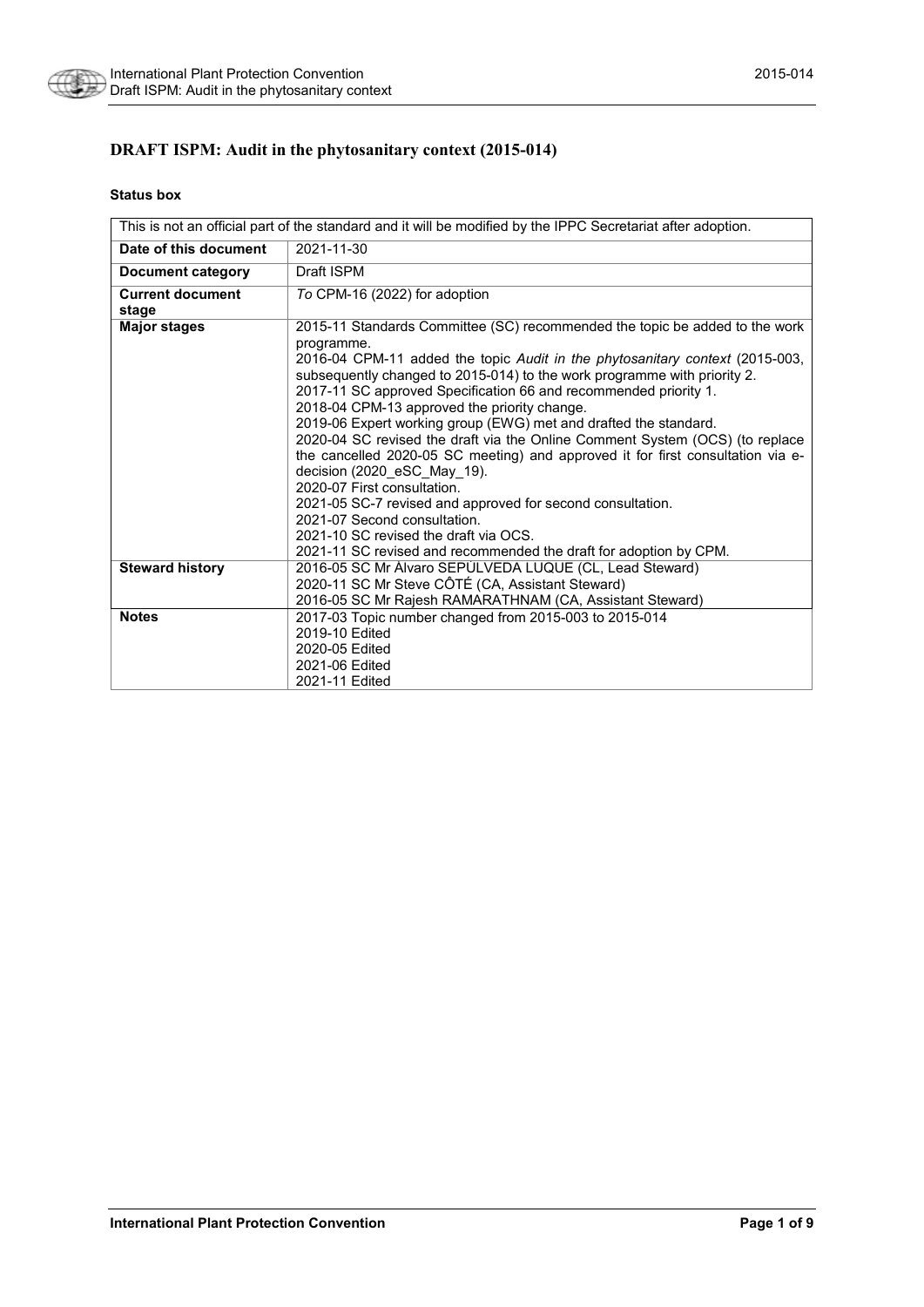# **CONTENTS**

| 1.  |        |  |  |
|-----|--------|--|--|
|     |        |  |  |
| 2.  |        |  |  |
| 3.  |        |  |  |
| 4.  |        |  |  |
|     | 4.1    |  |  |
|     | 4.2    |  |  |
|     | 4.3    |  |  |
|     | 4.4    |  |  |
|     | 4.4.1  |  |  |
|     | 4.5    |  |  |
| 5.  |        |  |  |
| 6.  |        |  |  |
| 7.  |        |  |  |
| 8.  |        |  |  |
| 9.  |        |  |  |
|     |        |  |  |
| 11. |        |  |  |
|     | 11.1   |  |  |
|     | 11.1.1 |  |  |
|     | 11.2   |  |  |
|     | 11.3   |  |  |
|     | 11.3.1 |  |  |
|     | 11.3.2 |  |  |
|     | 11.3.3 |  |  |
|     |        |  |  |
|     |        |  |  |
|     |        |  |  |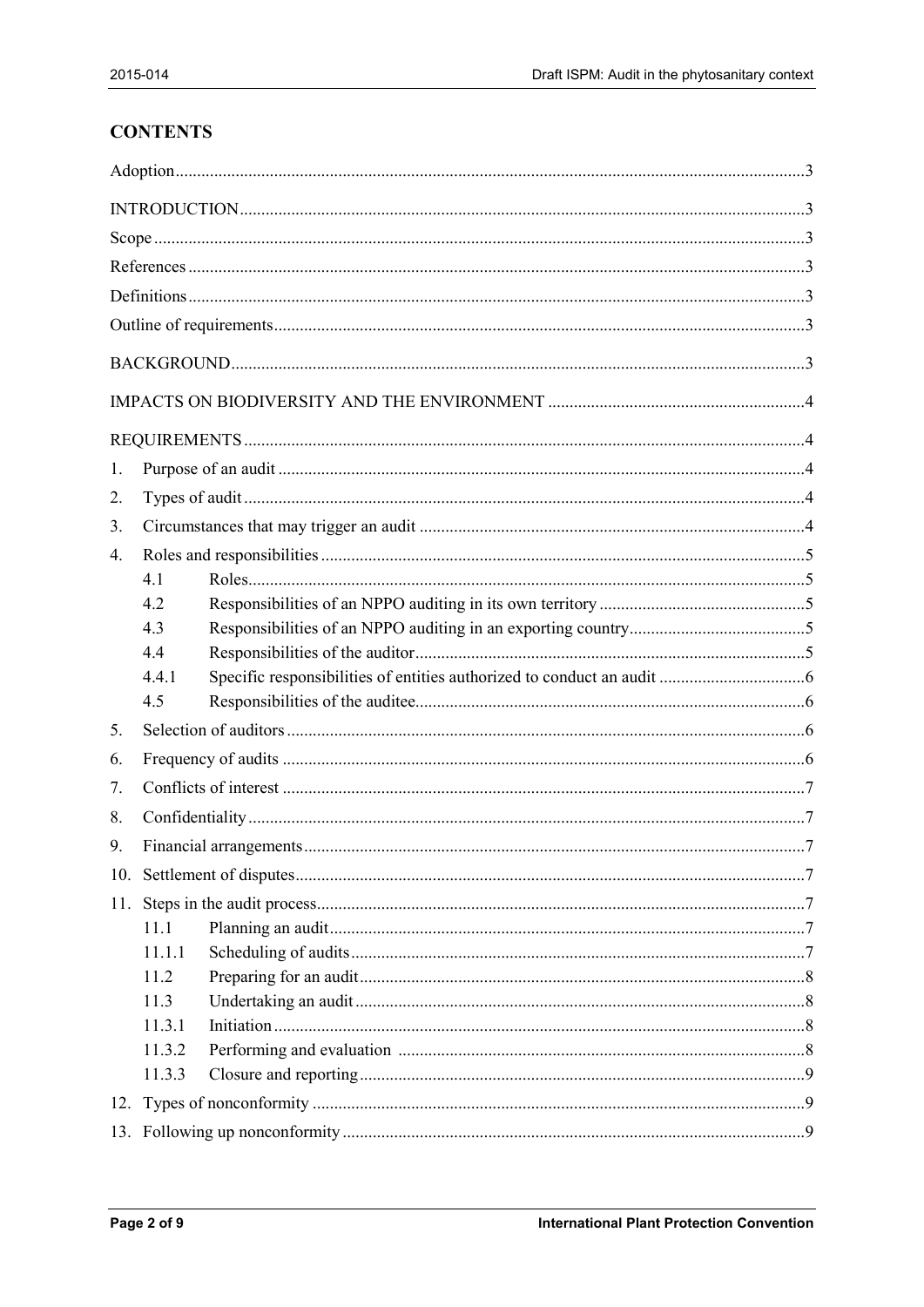#### <span id="page-2-0"></span>**Adoption**

[Text to this paragraph will be added following adoption.]

#### <span id="page-2-1"></span>**INTRODUCTION**

#### <span id="page-2-2"></span>**Scope**

This standard covers audits in the phytosanitary context conducted by a national plant protection organization (NPPO) in its own territory, or with and in the territory of another NPPO. It also covers audits conducted by entities that have been authorized by the NPPO to conduct audits on its behalf. This standard focuses only on the phytosanitary aspects of audits. For general aspects of audits, other sources of information are available.

#### <span id="page-2-3"></span>**References**

The present standard refers to ISPMs. ISPMs are available on the International Phytosanitary Portal (IPP) at [https://www.ippc.int/core-activities/standards-setting/ispms.](https://www.ippc.int/core-activities/standards-setting/ispms)

**IPPC Secretariat.** 1997. *International Plant Protection Convention*. Rome, IPPC Secretariat, FAO.

#### <span id="page-2-4"></span>**Definitions**

Definitions of phytosanitary terms used in this standard can be found in ISPM 5 (*Glossary of phytosanitary terms*).

#### <span id="page-2-5"></span>**Outline of requirements**

This standard describes the purpose and procedures for audit activities in the phytosanitary context. This includes the circumstances that may trigger an audit, the roles and responsibilities of the auditor and auditee and the procedures for planning, preparing for, undertaking and reporting the outcome of an audit. The audit elements to be considered depend on the type of audit and its purpose, scope and objectives.

This standard also provides guidance on selecting auditors, establishing the audit frequency, settling disputes over audit findings, and agreeing financial arrangements between the parties involved.

#### <span id="page-2-6"></span>**BACKGROUND**

National plant protection organizations have a number of responsibilities under the IPPC for activities in their territory such as surveillance, inspection, the conduct of pest risk analyses, the establishment of phytosanitary import requirements, phytosanitary certification, the conduct or supervision of treatments as phytosanitary measures, and the training of staff. To help them fulfil these responsibilities effectively, NPPOs are increasingly using audits to provide confidence that phytosanitary systems and procedures achieve their objectives.

Audits are referenced in many adopted ISPMs. This standard aims to provide guidance to NPPOs on a common approach to audits in the phytosanitary context.

An audit is a documented verification process. An audit in the phytosanitary context (hereafter referred to as an "audit") is a documented, systematic review of a phytosanitary system or procedure to evaluate the level of control, ensure that it conforms with the requirements set by the auditing NPPO (the NPPO responsible for the audit), and evaluate whether the system or procedure is achieving the expected phytosanitary objectives.

Unlike supervision, an audit does not involve continuous observation and direction of activities but instead provides an evaluation of a specific phytosanitary system, procedure, or particular elements of a system or procedure, at a given time.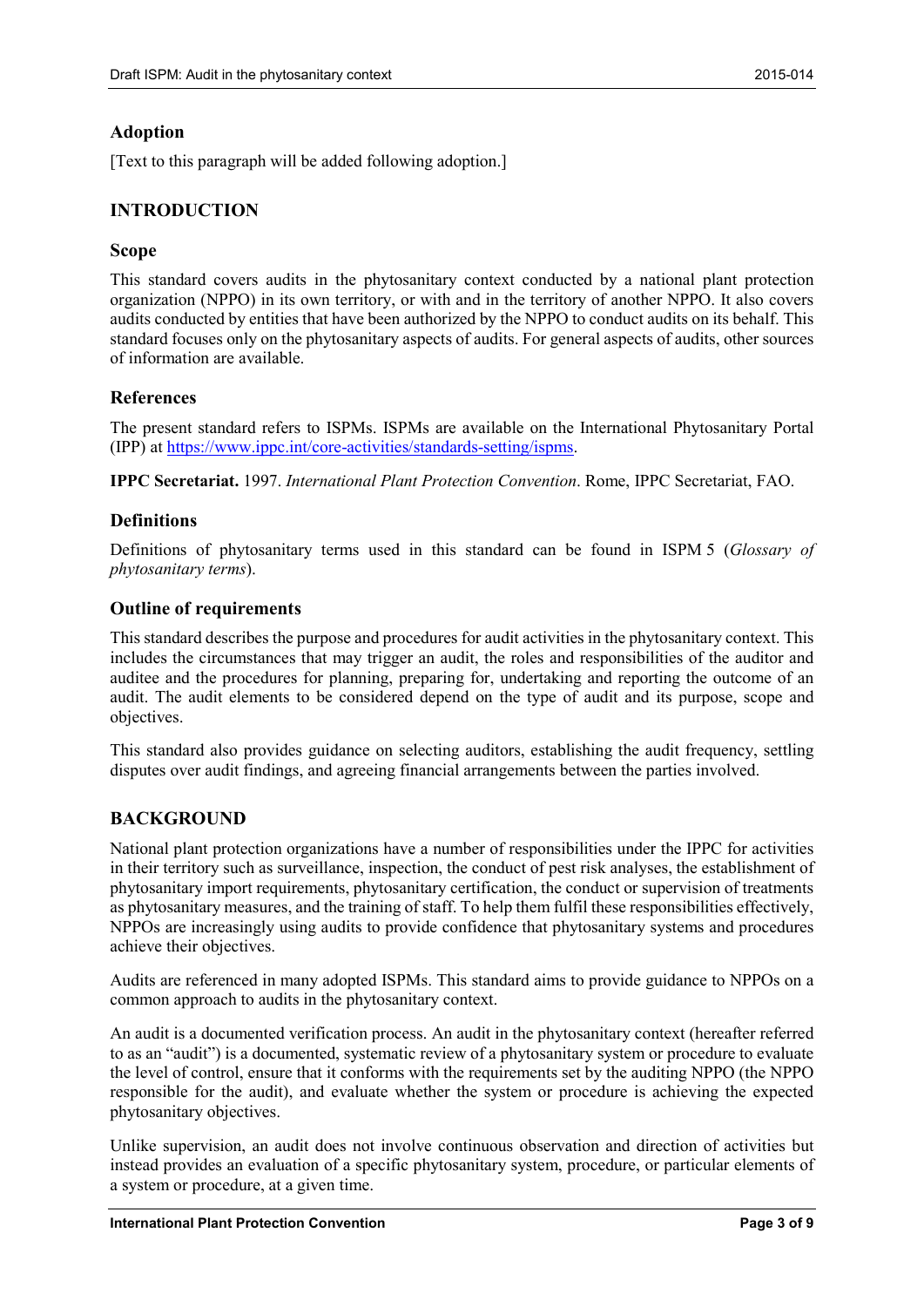Objective evidence is collected on whether the outcomes of the phytosanitary system or procedure conform with the relevant requirements of the auditing NPPO and whether these requirements are implemented effectively to achieve the phytosanitary objectives.

# <span id="page-3-0"></span>**IMPACTS ON BIODIVERSITY AND THE ENVIRONMENT**

Conducting audits helps to ensure the effectiveness of phytosanitary systems and procedures, thereby reducing the pest risk. This protects plant health, which in turn reduces negative environmental impacts and benefits biodiversity.

### <span id="page-3-1"></span>**REQUIREMENTS**

#### <span id="page-3-2"></span>**1. Purpose of an audit**

An audit should objectively evaluate whether a specific phytosanitary system or procedure conforms with the requirements set by the auditing NPPO. An audit should provide an opportunity to identify findings, including nonconformities and observations, regarding the effectiveness of the phytosanitary system or procedure being audited.

An NPPO may conduct audits to verify the conformity of:

- the NPPO's own systems and procedures;
- the systems and procedures of entities that have been authorized by the NPPO, including entities authorized to conduct audits on behalf of the NPPO;
- the systems and procedures of the NPPO of an exporting country in accordance with the requirements of ISPM 20 (*Guidelines for a phytosanitary import regulatory system*).

An entity authorized by an NPPO to conduct audits on its behalf may conduct audits to verify the systems and procedures of entities authorized by that NPPO to perform phytosanitary actions.

#### <span id="page-3-3"></span>**2. Types of audit**

The main types of audit are system audits and focused audits.

A system audit is a comprehensive review of a phytosanitary system or procedure to evaluate its effectiveness and conformity with the requirements of the auditing NPPO. It is conducted to determine whether the system or procedure is achieving its objectives and whether the auditee has sufficient capability to implement the system or procedure. In general, a system audit may be conducted before authorizing an entity or a new process, or when necessary. The scope of a system audit may include an entire system from production to export or a system of a particular entity.

A focused audit is a review of particular elements of a phytosanitary system or procedure to evaluate their effectiveness and conformity with the requirements of the auditing NPPO. It is conducted to determine whether the system or procedure is being properly implemented and maintained. A focused audit may be conducted periodically, at regular or random intervals, or as a result of certain circumstances.

#### <span id="page-3-4"></span>**3. Circumstances that may trigger an audit**

The following are examples of circumstances that may trigger an audit:

- changes to conditions (e.g. production practices, pest status, phytosanitary import requirements, management systems or operations of a facility);
- a new import pathway;
- a new export programme;
- a notification of non-compliance from the NPPO of an importing country (e.g. detection of a regulated pest in an imported consignment);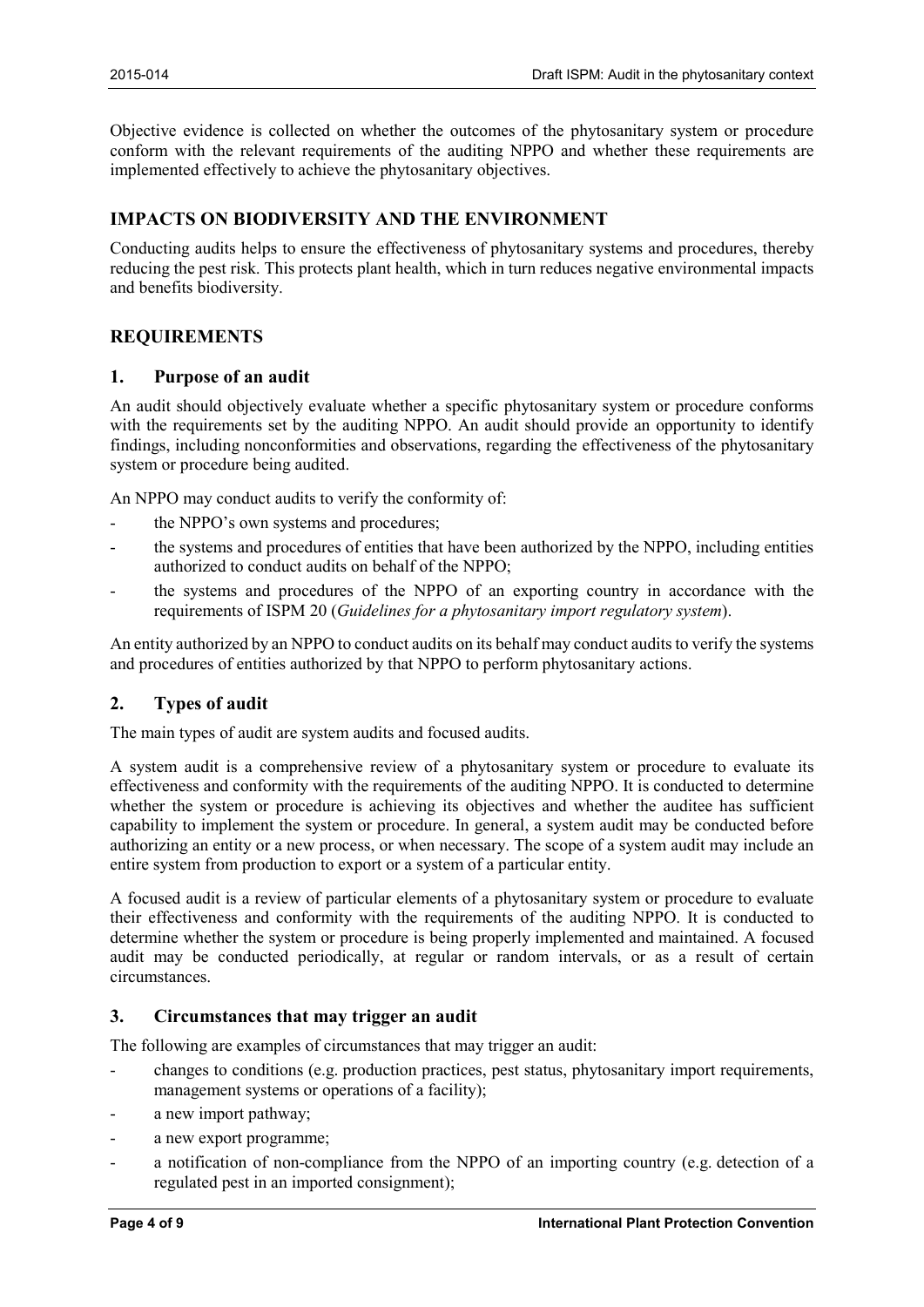- a detected nonconformity that may compromise the phytosanitary system;
- the implementation of corrective actions to address nonconformity;
- new requests for participation in the phytosanitary system.
- scheduling of a routine audit to verify conformity with the requirements of the auditing NPPO.

#### <span id="page-4-0"></span>**4. Roles and responsibilities**

#### <span id="page-4-1"></span>**4.1 Roles**

The audit involves two parties: an auditor and an auditee. The auditor may be either an NPPO or its authorized entity. The auditee may be an NPPO auditing itself, the NPPO of an exporting country audited by the NPPO of an importing country, an entity authorized by an NPPO to perform phytosanitary actions, or any other participant in the phytosanitary system that is being audited. The sections below describe the responsibilities of each party. In the context of this standard, both the terms "auditor" and "auditee" may refer to either an individual person or a group of people representing an entity.

#### <span id="page-4-2"></span>**4.2 Responsibilities of an NPPO auditing in its own territory**

For audits in its own territory, the auditing NPPO should:

- establish an audit framework and requirements for the audit process;
- ensure that an appropriate legal and technical framework is in place if deciding to authorize entities to conduct audits on its behalf and for subsequently maintaining oversight of their action;
- develop contingency plans for continuity of audits in the event that an authorized entity is no longer able to conduct audit activities;
- identify costs and ensure that appropriate financial arrangements are in place to meet these costs;
- if nonconformities are identified, ensure that the auditee identifies and implements corrective actions to address these nonconformities within the agreed time frame; and
- take necessary actions, which may include revocation of authorization of an entity or suspension of participation in the phytosanitary system, when a critical nonconformity has been identified or when identified nonconformities have not been addressed satisfactorily.

#### <span id="page-4-3"></span>**4.3 Responsibilities of an NPPO auditing in an exporting country**

The NPPO of an importing country conducting audits in the territory of an exporting country should:

- establish an audit framework and requirements for the audit process;
- reach an agreement with the NPPO of the exporting country on how the audit will be conducted, including arrangements for aspects such as the financial cost of the audit and which entities are authorized to conduct the audit; and
- if nonconformities are identified, agree with the NPPO of the exporting country what corrective actions are required and within what time frame they should be completed.

#### <span id="page-4-4"></span>**4.4 Responsibilities of the auditor**

The following are general responsibilities of an auditor that should all apply, regardless of whether the auditor is an NPPO or an authorized entity. The auditor should:

- develop, implement and maintain an audit programme within the audit framework established by the auditing NPPO;
- identify the purpose, scope and objectives of each audit;
- identify the audit criteria to be used;
- prepare for and undertake audits using the agreed criteria;
- prepare and finalize audit reports and provide these in a timely manner to the auditee, or to both the auditee and the auditing NPPO if the auditor is an authorized entity;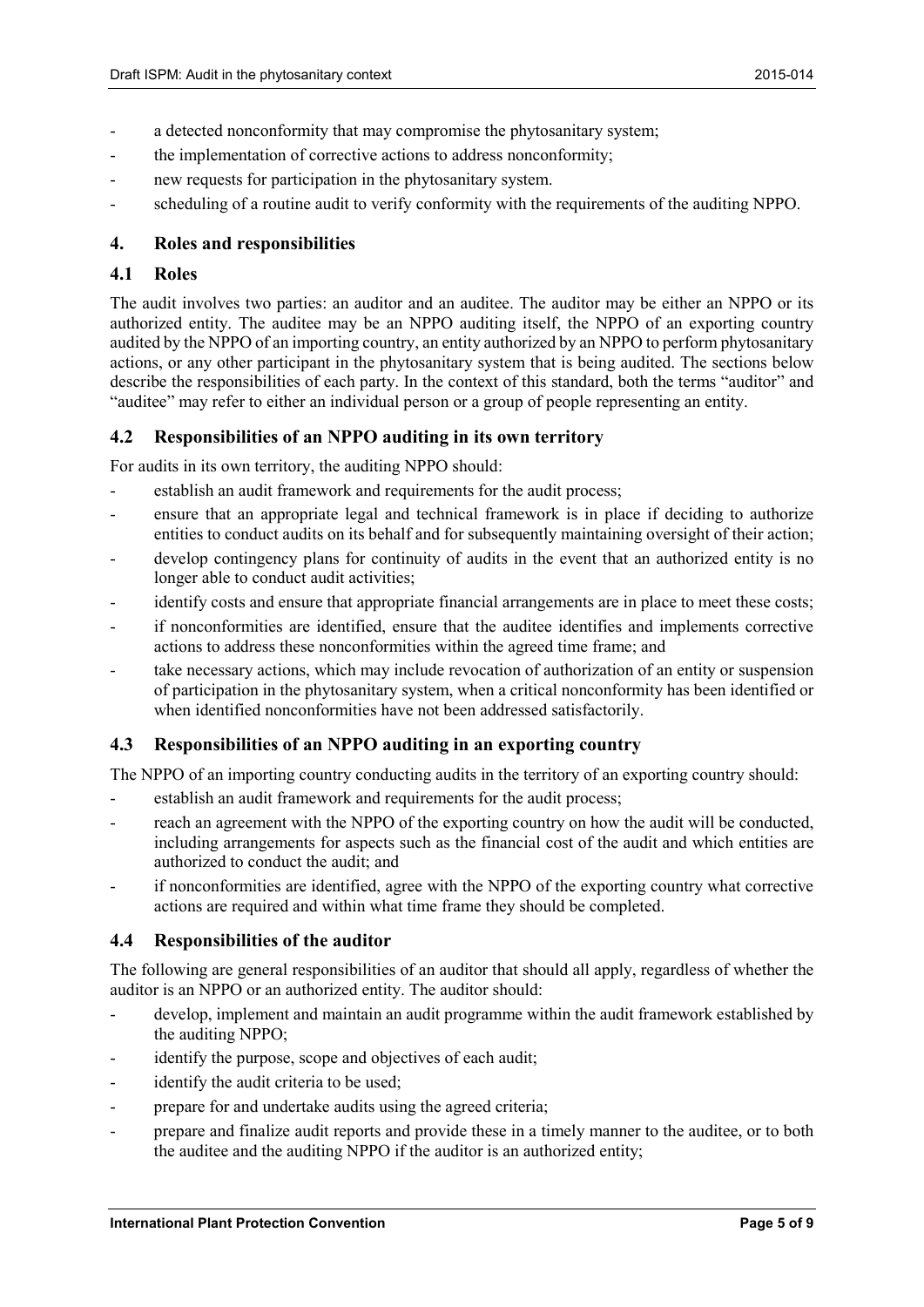- provide sufficient human resources with the required training and competence to conduct the audits;
- be free of any conflict of interest and maintain impartiality and independence from the entities being audited;
- provide an opportunity for the auditee to respond to the findings of the report (e.g. to support the findings or disagree with them) before it is finalized and published; and
- maintain the confidentiality of information gained through the audit (see section 8).

#### <span id="page-5-0"></span>**4.4.1 Specific responsibilities of entities authorized to conduct an audit**

In addition to the general responsibilities of an auditor set out at the start of section 4.4 and the responsibilities set out in ISPM 45 (*Requirements for national plant protection organizations if authorizing entities to perform phytosanitary actions*), authorized entities conducting an audit on behalf of an NPPO should:

- conduct audits as agreed with the authorizing NPPO; and
- notify the authorizing NPPO of any nonconformities as defined in section 12.

#### <span id="page-5-1"></span>**4.5 Responsibilities of the auditee**

The auditee should be required to:

- cooperate with the auditor and meet the audit requirements;
- provide access to information, facilities, records and personnel necessary for the audit being conducted;
- facilitate, within the auditee's country and as appropriate, the logistics associated with visits by the auditor;
- develop and deliver an action plan according to the audit findings; and
- develop and implement corrective actions to address nonconformities within the agreed time frame if nonconformities are identified.

#### <span id="page-5-2"></span>**5. Selection of auditors**

Auditors should be selected based on a combination of their knowledge, training and experience pertaining to the phytosanitary system or procedure they are auditing, the audit methodology and the gathering of objective evidence.

Where additional technical expertise is required, a relevant technical expert may be part of the audit team or may assist the auditor.

To meet the requirement for impartiality (see section 7), any conflict of interest between the auditor and auditee should also be considered during the selection process.

#### <span id="page-5-3"></span>**6. Frequency of audits**

When setting up an audit programme, the auditing NPPO should determine the frequency of audits and review this frequency as appropriate. The audit frequency may be influenced by:

- circumstances that may trigger an audit (see section 3);
- seasonality in relation to phytosanitary activities;
- the pest risk associated with relevant pests or pathways;
- the history of conformity and compliance by the auditee;
- whether an established, documented procedure is in place that has been shown to reduce the pest risk.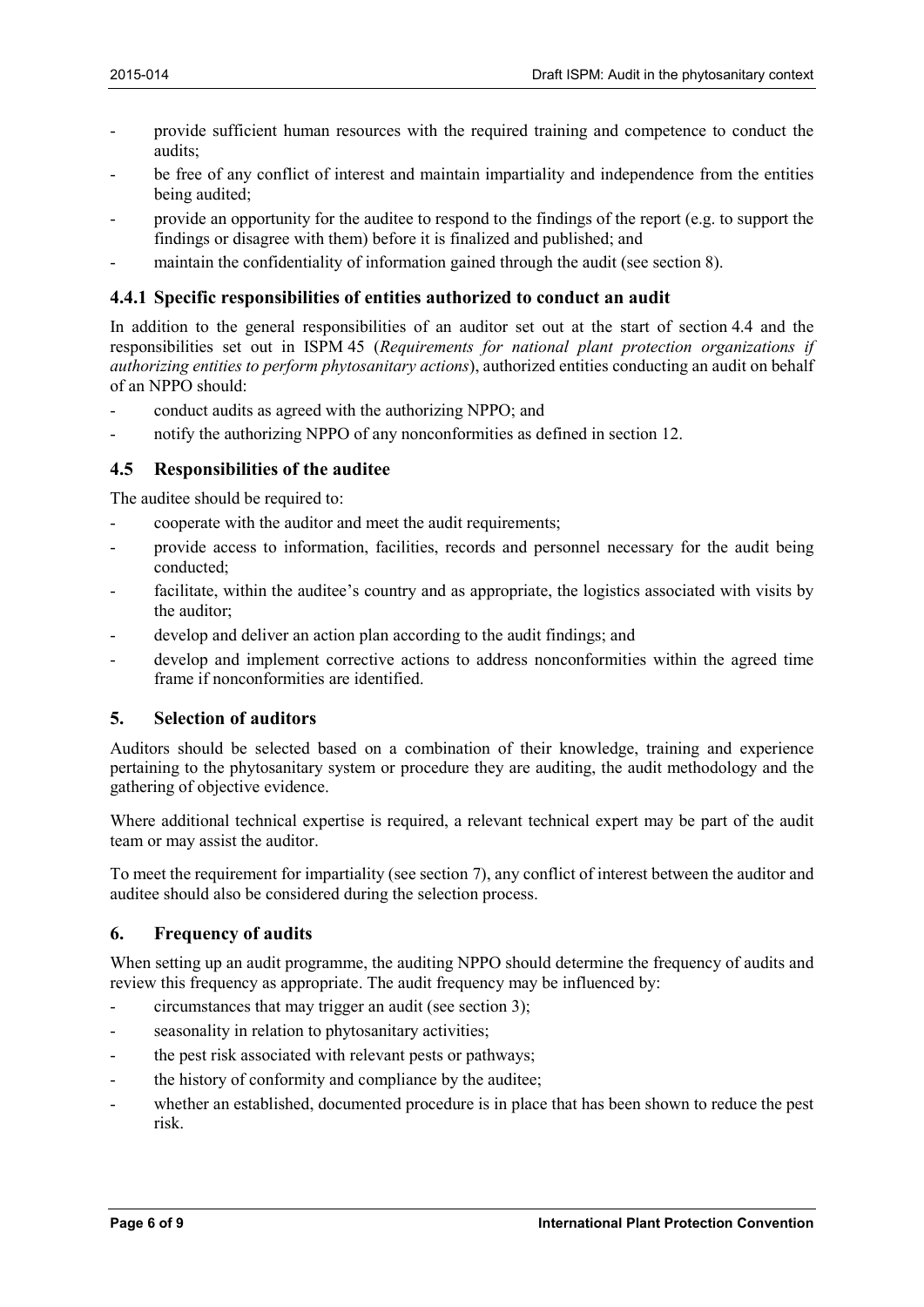#### <span id="page-6-0"></span>**7. Conflicts of interest**

The auditing NPPO should develop guidance on impartiality and possible conflicts of interest related to audits. In order to maintain the integrity of the audit, the auditor should be impartial. For each audit, the auditor should identify the potential, perceived or actual conflicts of interest relating to the audit. Both the auditor and auditee should declare and agree that there are no conflicts of interest relating to the audit.

#### <span id="page-6-1"></span>**8. Confidentiality**

The parties should agree and ensure an appropriate level of confidentiality, including that of private and commercially sensitive information, in order to maintain the integrity of the audit. The auditing NPPO should develop guidance on this matter as appropriate.

Before the commencement of the audit, parties should discuss the intended and possible disclosure of information gathered during the audit, including the report.

#### <span id="page-6-2"></span>**9. Financial arrangements**

Financial arrangements should be discussed and agreed upon by the parties before commencement of the audit (see also sections 4.2 and 4.3).

### <span id="page-6-3"></span>**10. Settlement of disputes**

The process for settlement of disputes should be established and agreed in advance of audits, as part of the audit framework.

If parties do not agree that the intended methodology was followed, or with findings or conclusions of the audit, they should consult among themselves during the audit.

If the dispute is still not resolved after this consultation, disputing parties should refer to the agreed dispute settlement process.

#### <span id="page-6-4"></span>**11. Steps in the audit process**

The audit methodology may differ depending on the purpose, scope and objectives of the audit. It may entail review of documents, interviews, meetings, site visits or a combination of these. The following subsections describe the steps in the audit process.

#### <span id="page-6-5"></span>**11.1 Planning an audit**

The planning of an audit should include the following elements:

- defining and agreeing on the purpose, scope (entire system or particular elements of the system), process and objectives of the audit;
- identifying the audit criteria that will be used;
- identifying the auditor and the auditee; and
- considering existing equivalent audit systems, or other systems developed by NPPOs or industry, as an alternative to on-site audits, where appropriate.

#### <span id="page-6-6"></span>**11.1.1 Scheduling of audits**

Audits should be scheduled (i.e. the auditee should be notified of the date and time of the performing and evaluation stage of the audit (section 11.3.2)) by the auditing NPPO, or the authorized entity conducting the audit, in advance. Non-periodic audits may be scheduled by an NPPO or an authorized entity as a result of certain circumstances (see section 3). In some situations (e.g. critical nonconformities), audits may be unscheduled.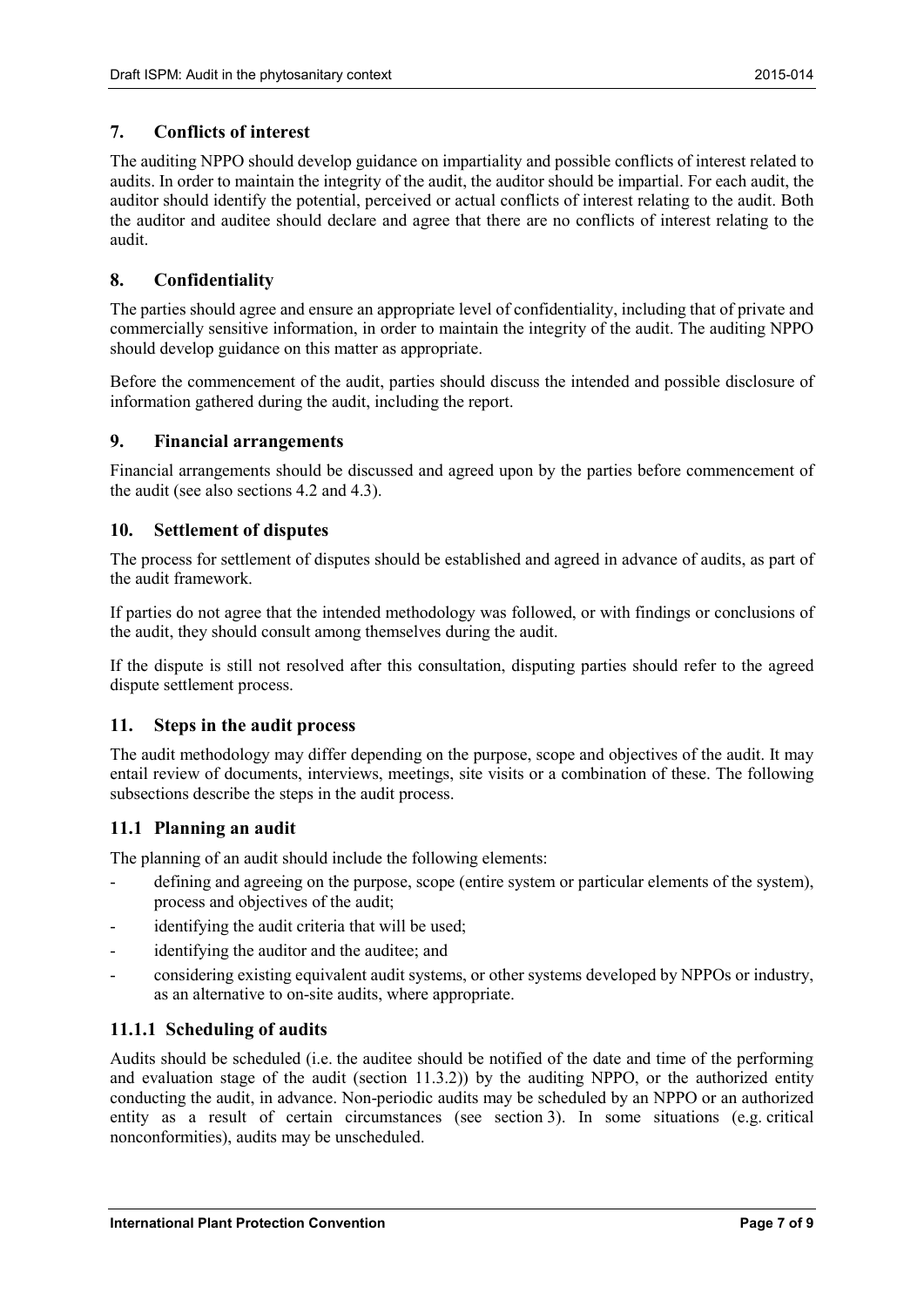# <span id="page-7-0"></span>**11.2 Preparing for an audit**

To prepare for an audit, the auditor should:

- gather and review relevant information, such as manuals, procedures, work plans, notifications of non-compliance, records, a pre-audit questionnaire, relevant standards, agreements, previous audit reports and, if available, reports on corrective actions implemented to address nonconformities;
- prepare audit tools, such as checklists, reference materials, equipment and a list of possible questions;
- communicate with participants (which may include notifying auditees) and confirm their availability, finalize logistics arrangements and, if relevant, agree to the language in which the audit will be conducted;
- ask the auditee to ensure that personnel and relevant documentation be available during the audit; and
- confirm the roles and responsibilities of the participants during the audit, such as the principal contact persons for each party, the lead auditor, audit team members and, if relevant, the technical experts.

### <span id="page-7-1"></span>**11.3 Undertaking an audit**

There are three stages involved in undertaking an audit. The activities that take place during each stage may differ depending on the type of audit and its scope. The three stages are set out below, along with examples of activities that may be included.

# <span id="page-7-2"></span>**11.3.1 Initiation**

The activities of the auditor may include:

- confirming the purpose, scope and objectives of the audit and confirming the audit criteria;
- introducing the audit participants and confirming the availability of required personnel;
- discussing previous audit reports, including corrective actions implemented (if applicable);
- reviewing the methodology to be used in the performing and evaluation stage of the audit;
- confirming if submitted documentation is current;
- confirming the audit process and time frame;
- informing participants about legal requirements for confidentiality and data protection.

# <span id="page-7-3"></span>**11.3.2 Performing and evaluation**

The activities of the auditor may include:

- interviewing relevant personnel if required and seeking clarification as necessary;
- assessing documented processes;
- assessing records from procedures (e.g. technical and administrative records, inspection records, treatment records, testing results, corrective actions log);
- verifying whether facilities, instruments, machinery and equipment comply with the relevant specifications and with the requirements set by the auditing NPPO;
- observing processes to assess conformity with agreed procedures and to note aspects that may compromise the phytosanitary system or procedure being audited;
- investigating whether the phytosanitary system or procedure being audited is achieving the expected phytosanitary objectives;
- discussing audit findings within the audit team to reach consensus;
- identifying and informing the auditee of any findings during the audit and, in the case of entities authorized to audit, informing the responsible NPPO, within the agreed time frame, of any nonconformities.